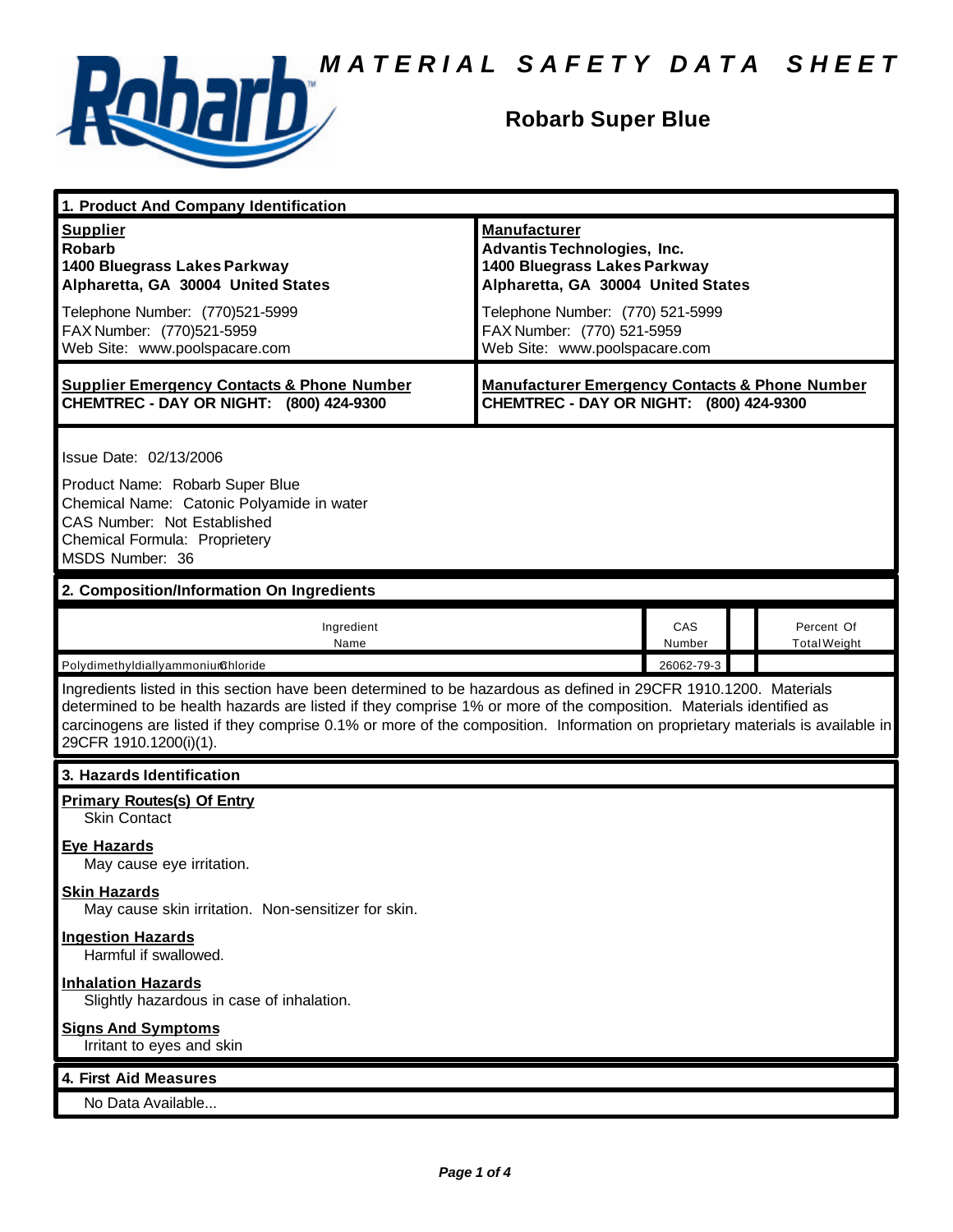# *M A T E R I A L S A F E T Y D A T A S H E E T*

### **Robarb Super Blue**

### **4. First Aid Measures - Continued**

#### **Eye**

In case of contact, hold eyelids apart and immediately flush eyes with plenty of water for at least 15 minutes.

#### **Skin**

Remove contaminated clothing and shoes.Rinse the affected area with tepid water for at least 15 minutes.

#### **Ingestion**

DO NOT INDUCE VOMITING. Drink large amounts of water or milk. Contact a physician or poison control. In cases where individual is semi-comatose, comatose, or convulsing, DO NOT GIVE FLUIDS BY MOUTH.

#### **Inhalation**

If inhaled, remove to fresh air.

### **Fire Fighting (Pictograms)**



### **5. Fire Fighting Measures**

Flash Point: >100 °C Flash Point Method: Closed Cup Flammability Class: NOT FLAMMABLE

#### **Fire And Explosion Hazards**

In a fire situation, may liberate oxides of nitrogen or carbon, and hydrogen chloride.

#### **Extinguishing Media**

Use the appropriate extinguishing media for the surrounding fire.

#### **Fire Fighting Instructions**

CAUTION Surfaces wet with this product are slippery. Keep containers cool by spraying with water if exposed to fire.

#### **6. Accidental Release Measures**

Clean up spill immediately. Contain and/or absorb spill with inert material (e.g. sand, vermiculite). Flush spill area with water. Use appropriate containers to avoid environmental contamination. CAUTION Surfaces wet with this product are slippery.

#### **7. Handling And Storage**

#### **Handling And Storage Precautions**

Keep out of reach of children. Store material in a cool and dry place. Wash thoroughly after handling.

#### **Storage Precautions**

Avoid contact with skin and clothing.

#### **Work/Hygienic Practices**

Wash thoroughly with soap and water after handling.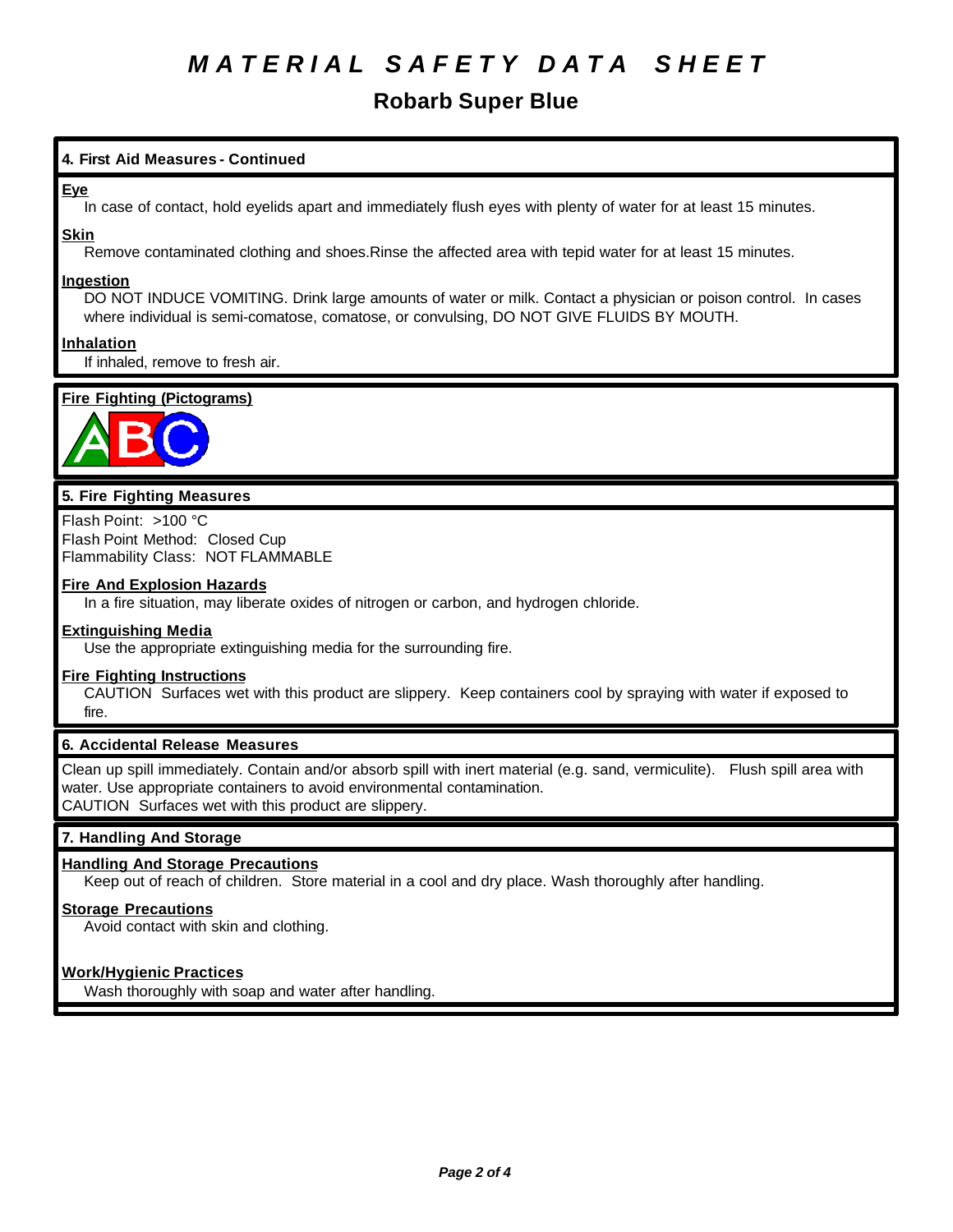# *M A T E R I A L S A F E T Y D A T A S H E E T*

## **Robarb Super Blue**

| 7. Handling And Storage - Continued                                                                                                                                                                                                                                                                                                                                                                                       |  |  |
|---------------------------------------------------------------------------------------------------------------------------------------------------------------------------------------------------------------------------------------------------------------------------------------------------------------------------------------------------------------------------------------------------------------------------|--|--|
| <b>Protective Clothing (Pictograms)</b>                                                                                                                                                                                                                                                                                                                                                                                   |  |  |
|                                                                                                                                                                                                                                                                                                                                                                                                                           |  |  |
| 8. Exposure Controls/Personal Protection                                                                                                                                                                                                                                                                                                                                                                                  |  |  |
| <b>Engineering Controls</b><br>Local exhaust acceptable. Special exhaust not required.                                                                                                                                                                                                                                                                                                                                    |  |  |
| <b>Eye/Face Protection</b><br>Safety glasses with side shields or goggles recommended.                                                                                                                                                                                                                                                                                                                                    |  |  |
| <b>Skin Protection</b><br>Chemical-resistant gloves.                                                                                                                                                                                                                                                                                                                                                                      |  |  |
| <b>Respiratory Protection</b><br>None normally required.                                                                                                                                                                                                                                                                                                                                                                  |  |  |
| 9. Physical And Chemical Properties                                                                                                                                                                                                                                                                                                                                                                                       |  |  |
| <b>Appearance</b><br><b>Clear Blue</b>                                                                                                                                                                                                                                                                                                                                                                                    |  |  |
| <u>Odor</u><br>Mild amine                                                                                                                                                                                                                                                                                                                                                                                                 |  |  |
| Chemical Type: Mixture<br>Physical State: Liquid<br>Melting Point: NOT APPLICABLE °F<br>Boiling Point: 212 °F<br>Specific Gravity: 1.0-1.1<br>Molecular Weight: Proprietary<br>Percent Volitales: NEGLIGIBLE<br>Packing Density: NOT DETERMINED<br>Vapor Pressure: NOT DETERMINED<br>Vapor Density: NOT DETERMINED<br>pH Factor: 2-3<br>Solubility: Soluble in Water<br>Viscosity: NOT DETERMINED<br>Evaporation Rate: <1 |  |  |
| 10. Stability And Reactivity                                                                                                                                                                                                                                                                                                                                                                                              |  |  |
| Stability: Stable<br>Hazardous Polymerization: will not occur                                                                                                                                                                                                                                                                                                                                                             |  |  |
| <b>Conditions To Avoid (Stability)</b><br><b>Strong Oxidizers</b>                                                                                                                                                                                                                                                                                                                                                         |  |  |
| <b>Incompatible Materials</b><br>Avoid contact with strong oxidizers                                                                                                                                                                                                                                                                                                                                                      |  |  |
| <b>Hazardous Decomposition Products</b><br>When heated toxic fumes such as Oxides of Carbon, Nitrogen and Hydrogen chloride may be present                                                                                                                                                                                                                                                                                |  |  |